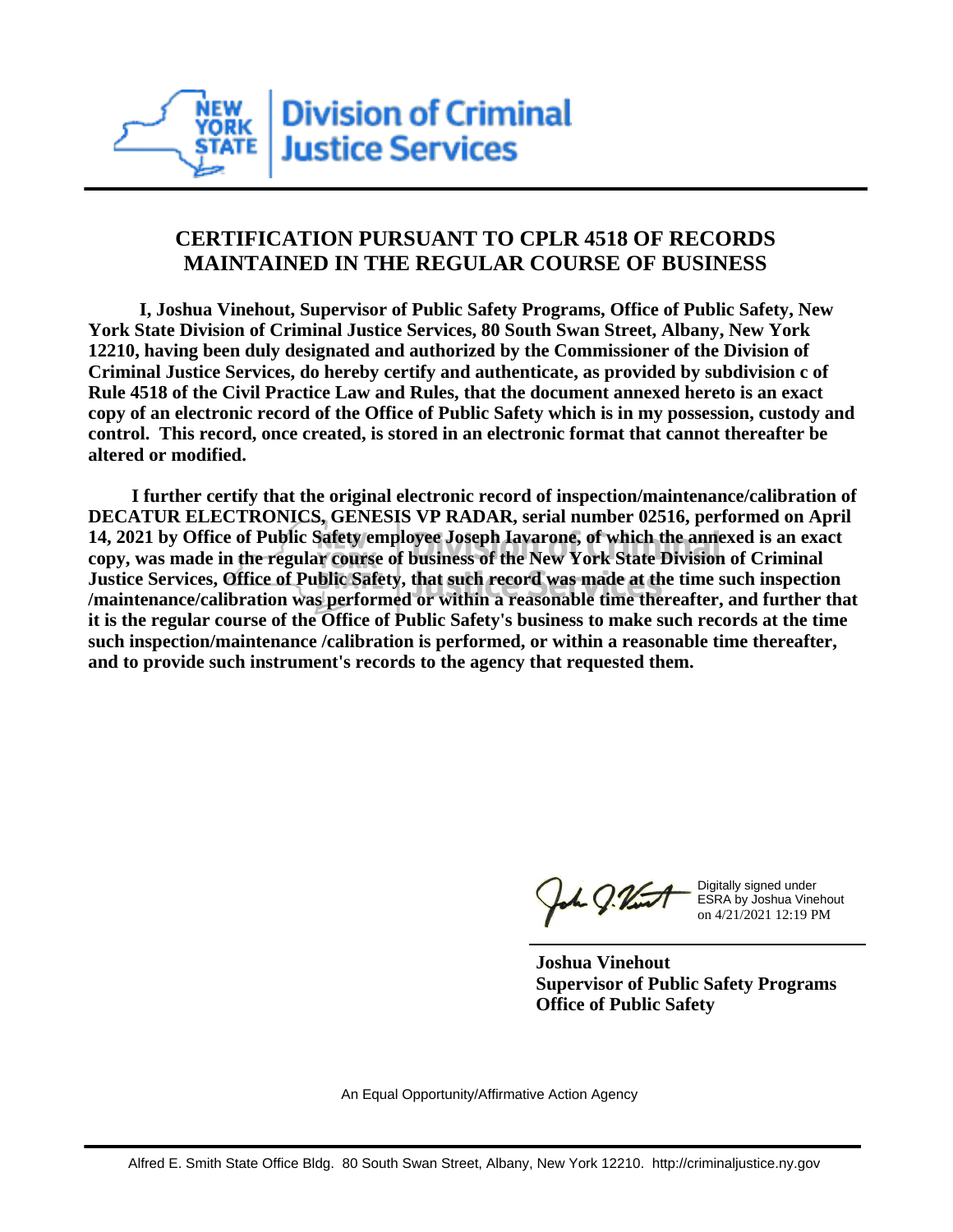## **RADAR RECORD OF INSPECTION / MAINTENANCE / CALIBRATION**

## **Name of Submitting Agency: Stony Point Town Police Department Manufacturer: DECATUR ELECTRONICS** Model: GENESIS VP<br>Date: April 14, 2021 Serial Number: 02516 **Date: April 14, 2021**

 **I hereby certify that DECATUR ELECTRONICS RADAR, model GENESIS VP, serial number 02516/ / N/A / / N/A, has been calibrated using standards whose accuracies are established by the National Bureau of Standards, or have been derived by the ratio type of self calibration techniques. Calibration has been effected by controlled tests performed on the date indicated above.**

| <b>Test No</b> | <b>Internal Standard</b>                   | <b>Test Result</b> |
|----------------|--------------------------------------------|--------------------|
|                | <b>PAS MPH</b>                             | <b>PAS MPH</b>     |
| <b>Test No</b> | <b>Certification Standard (Stationary)</b> | <b>Test Result</b> |
|                | 77 MPH                                     | 77 MPH             |
|                | 33 MPH<br><b>YORK</b>                      | <b>33 MPH</b>      |
| <b>Test No</b> | <b>Certification Standard (Moving)</b>     | <b>Test Result</b> |
|                | N/A MPH                                    | N/A MPH            |
|                | N/A MPH                                    |                    |

**Turning Fork Certification / Date of Certification: April 14, 2021**

| <b>Serial Number</b> | <b>Frequency</b> | <b>Test Result</b> |
|----------------------|------------------|--------------------|
| フハクド                 | . HZ<br>5594     |                    |

**The above stated tuning fork has been tested and found to oscillate at 5594 Hertz. It will cause a calibration signal of 77 MPH when used with a Doppler traffic radar operating at 24,150 Mhz.**

| <b>Serial Number</b> | Frequency | <b>Test Result</b> |
|----------------------|-----------|--------------------|
| 76660.               | 2394 HZ   | 33 MPH             |

**The above stated tuning fork has been tested and found to oscillate at 2394 Hertz. It will cause a calibration signal of 33 MPH when used with a Doppler traffic radar operating at 24,150 Mhz.**

 **I further certify that the entries made in these records were made at the time that the inspection /maintenance/calibration of the above identified RADAR was performed, or within a reasonable time thereafter.**

 *page 1 of 2* 

Digitally signed under ESRA by Joseph Iavarone on 4/14/2021 1:58 PM

**Joseph Iavarone Highway Safety Equipment Technician Office of Public Safety**

**\_\_\_\_\_\_\_\_\_\_\_\_\_\_\_\_\_\_\_\_\_\_\_\_\_\_\_\_\_\_\_\_\_\_\_\_\_**